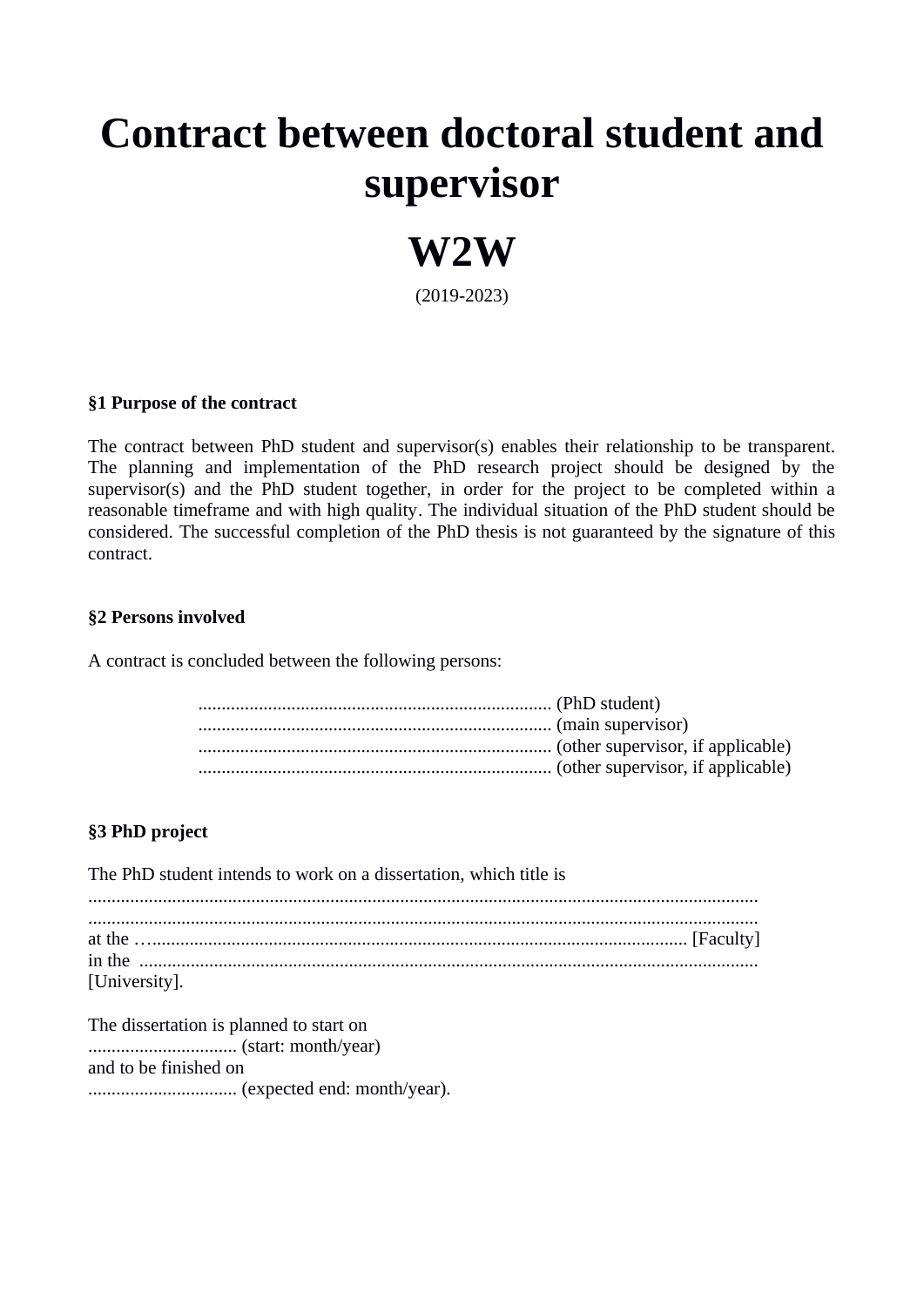#### **§4 Duties and responsabilities of the supervisor**

- (1) The supervisor makes sure that the PhD student is familiar with the current rules applying to PhD programs at the host University.
- (2) The supervisor strives to provide the appropriate working conditions to the PhD student.
- (3) The supervisor commits to regularly and professionaly avise the PhD student. The supervisor also commits to attend meetings regulary (at least every three months) about the work in progress of the PhD student, taking into consideration the work plan and the work schedule.
- (4) The supervisor encourages the PhD student to work independently. The supervisor also supports the PhD student by providing access to national and international scientific environments, by introducing her/him to working groups and scientific networks, by encouraging her/him to take part in workshops, conferences, summer schools, by helping her/him to prepare presentations, by providing her/him with information on possibilities to publish articles and by helping her/him in the writing process.
- (5) The supervisor supports the PhD student regarding her/his career plan and mentions possibilities for further disciplinary and interdisciplinary qualification.
- (6) The supervisor agrees with the PhD student on the disputation procedure.
- (7) The supervisor assesses the work submitted by the PhD student promptly and in a neutral way.
- (8) The supervisor strives to find reviewers outside of the host institution for the PhD student. These reviewers should, if possible, be principal investigators of the Transregional Collaborative Research Center "Waves to Weather" (W2W; SFB / TRR165).
- (9) The supervisor will report on the progress of the PhD student, as part of the annual project report.

#### **§5 Duties and responsabilities of the PhD student**

- (1) In agreement with the main supervisor, the PhD student produces a detailed and structured workplan and work schedule. The PhD student must inform the supervisor in case major changes have been made to the work plan and work schedule.
- (2) With the prior agreement of the main supervisor, the PhD student attends specific courses and multidisciplinary courses.
- (3) The PhD student regularly reports (at least twice a year) on the work in progress to the supervisor(s). The report (approximately 1-page long) contains a description of the achievements since the last report or since the start of the PhD, the overall progress on the thesis, the past and planned participation in lectures, conferences, guest lectures, doctoral days and specific workshops, and the interactions between the PhD student and the second supervisor. In addition, the PhD student submits parts of the results (e.g. chapter of the thesis, draft of article) to the supervisor(s) following the work plan and the work schedule.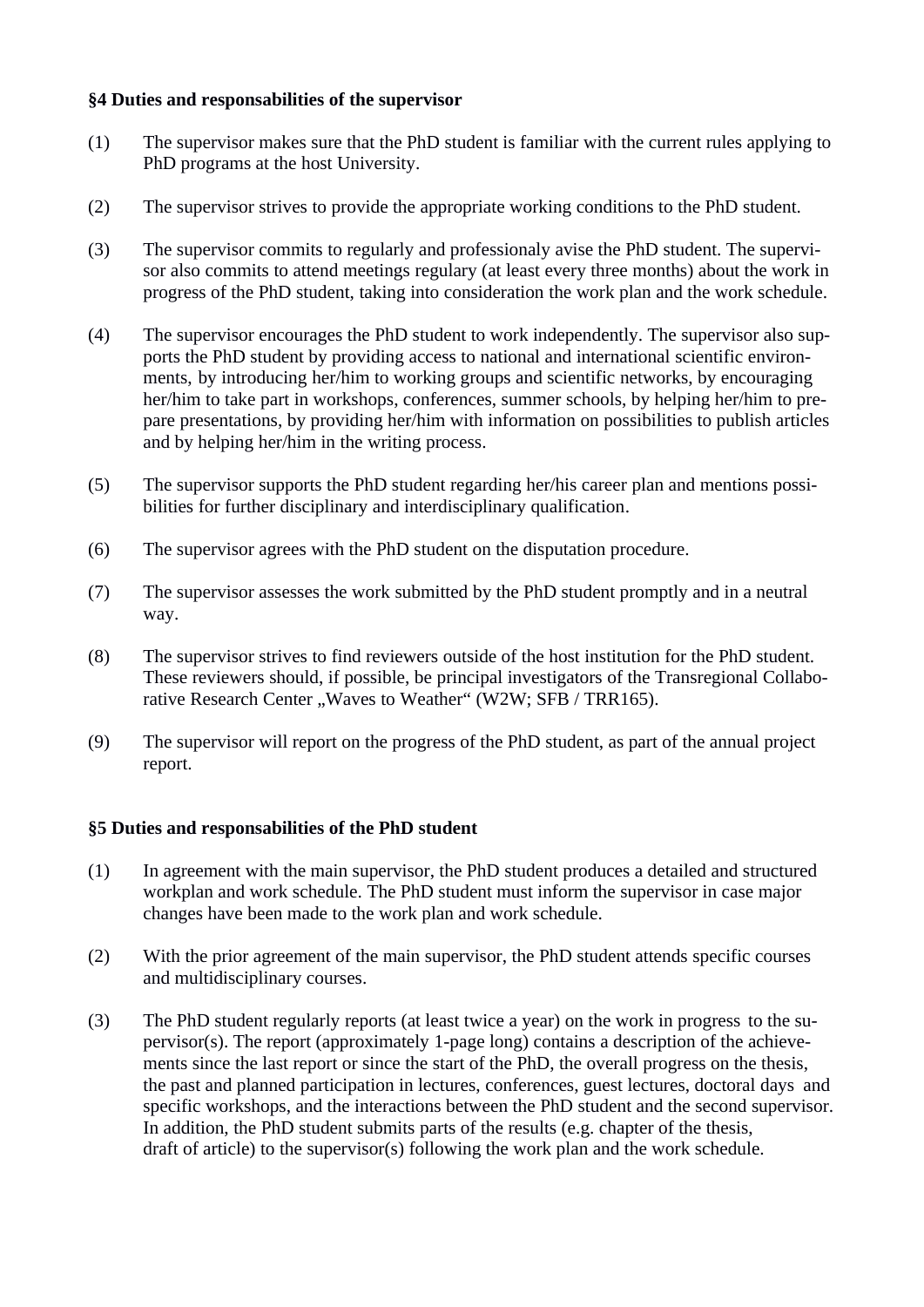- (4) The PhD student strives to present her/his scientific results to the international community by publishing articles in peer-reviewed journals and by presenting these results at confeerences.
- (5) It is recommended that the PhD student use the W2W templates for oral and poster presentations. The templates are available here: https://gitlab.physik.uni-muenchen.de/w2w/presentation\_templates. In case university templates must be used, the W2W logo should appear on the slides and on the poster.
- (6) The financial support of W2W must be acknowledged in publications. The following phrasing is required: *"The research leading to these results has been done within the subproject "<name of the subproject>" of the Transregional Collaborative Research Center SFB/TRR 165 "Waves to Weather" (www.wavestoweather.de) funded by the German Research Foundation (DFG)."*

#### §6 Involvment in the Collaborative Research Center "Waves to Weather" (SFB/TRR165)

- (1) The PhD thesis will contribute to the project ….............................................…........ …................................................................................................................................. within the Transregional Collaborative Research Center "Waves to Weather" (W2W).
- (2) In addition to the regular meetings with her/his supervisor, the PhD student presents her/his work in progress to the project group at least once a year and receives feedback from the project members in order to improve the PhD project if possible.
- (3) Measures and regulations to help combining family and scientific activities are implemented within W2W, within the host institution and within the partner institutions. They apply, and are available, to the PhD student.
- (4) All project scientists must comply with the W2W Data Management Plan.
- (5) The agreements made within the doctoral program remain unchanged.

#### **§7 Conflict situations**

In case of conflicts, the PhD student and the supervisor(s) can ask for advice and support from other persons involved in W2W, e.g., Early Career Scientists committee members, Equal Opportunity committee members, co-speakers, and Early Career Scientists contact person in the Steering Group.

#### **§8 Compliance with the good scientific practice principles and ethical guidelines**

The persons signing the present contract agree to comply with the principles of good scientific practice and ethical guidelines.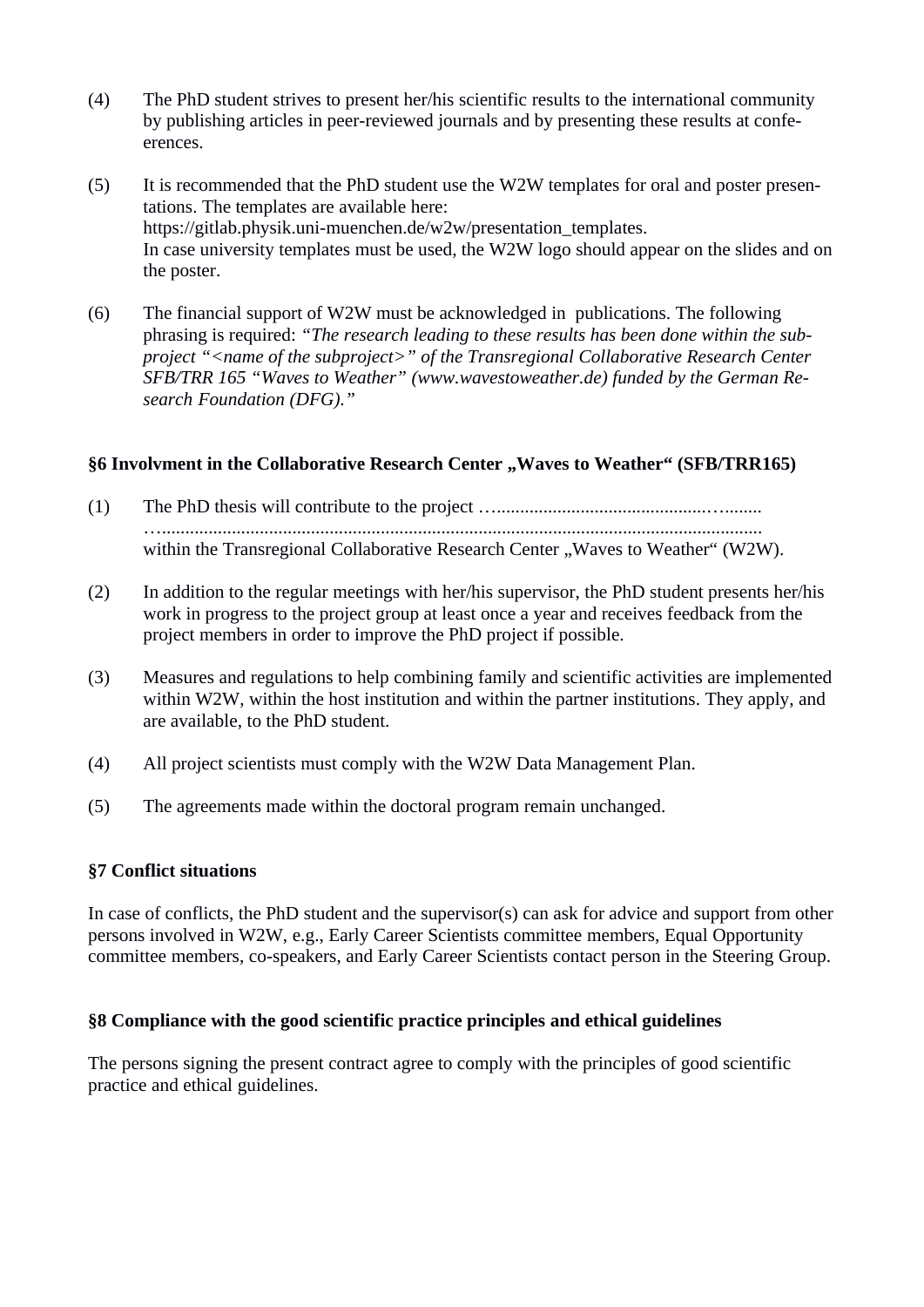#### **Location, date and signature**

#### **Attachement:**

- Work plan
- Work schedule
- W2W Data Management Plan

*Last updated: October 2019*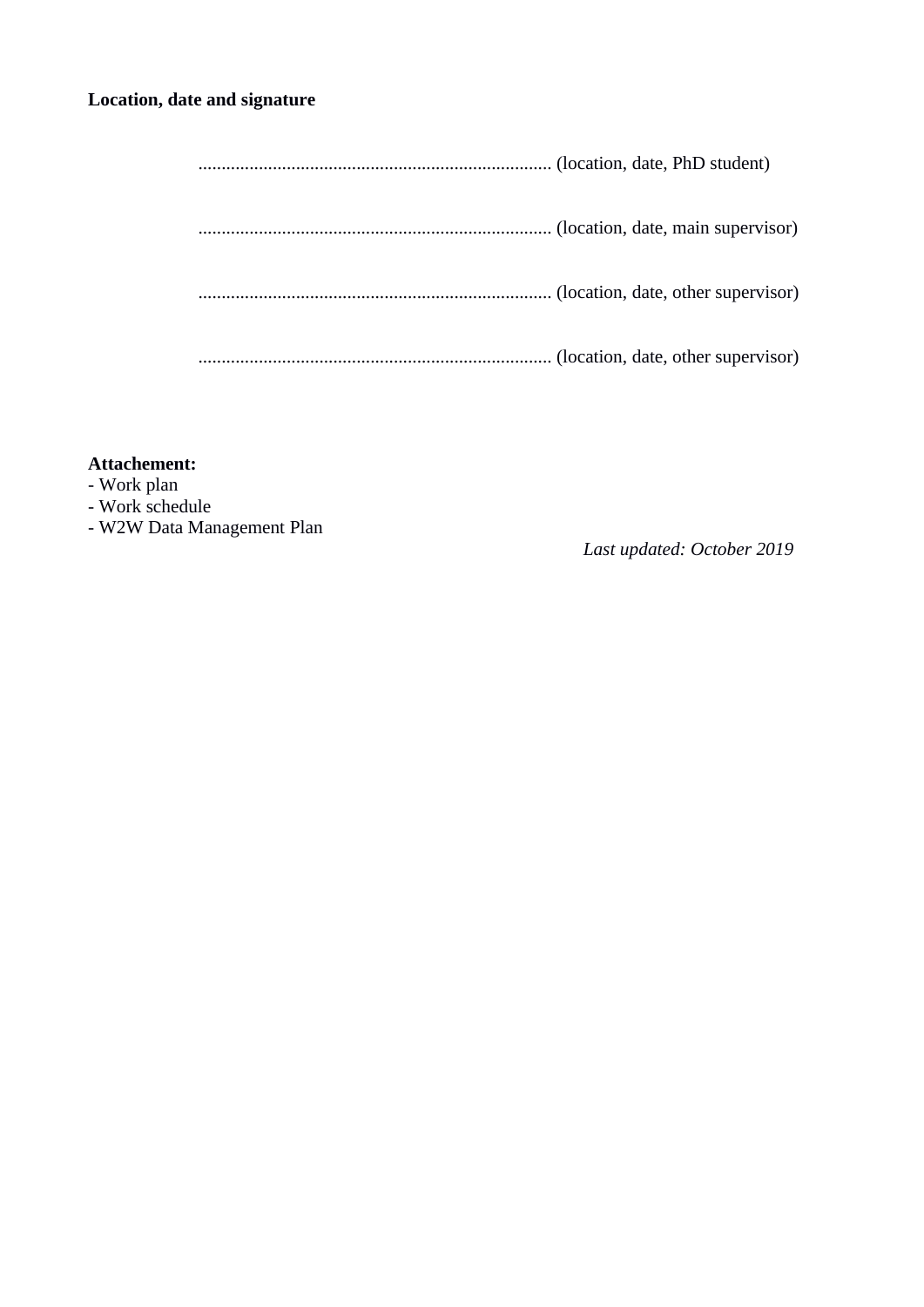# **Data Management Plan for Waves to Weather**

### **1. Administrative Data**

| <b>Funding Agency</b>         | DFG.                                                                   |
|-------------------------------|------------------------------------------------------------------------|
| <b>Grant Reference Number</b> | <b>SFB/TRR 165</b>                                                     |
| Project Name                  | <b>Waves to Weather</b>                                                |
| <b>Project Description</b>    | See https://wavestoweather.de                                          |
| <b>PIs</b>                    | See https://wavestoweather.de/people/index.html                        |
| <b>Project Data Contact</b>   | Robert Redl <robert.redl@lmu.de></robert.redl@lmu.de>                  |
| Date of First Version         | 18.09.2019                                                             |
| Date of Last Update           | 23.10.2019                                                             |
| <b>Related Policies</b>       | DFG Leitlinie zum Umgang mit Forschungsdaten <sup>1</sup><br>$\bullet$ |
|                               |                                                                        |

#### • DFG Leitlinien zur Sicherung guter wissenschaftlicher Praxis<sup>2</sup>

### **2. Data Collection**

#### **2.1. Sources**

W2W is a project in theoretical meteorology. Data that is collected or produced consist of input or output data of meteorological models or meteorological observations collected by third-parties, which are used for model evaluation. In addition, program code is used or created, which is also to be regarded as a research result. Within this document, the following types of data are distinguished:

| <b>Description</b>                                                                                                                                                                                                                                   |
|------------------------------------------------------------------------------------------------------------------------------------------------------------------------------------------------------------------------------------------------------|
| Data created by third-parties (e.g., weather services). These data are collected to<br>ensure easy access for all project members and to ensure preservation of data<br>used in publications, if this is not guarantied by the source <sup>3</sup> . |
| Data created by numerical experiments of individual sub-projects of W2W. Data<br>in this category are usually a derived product of code and external data and thus<br>reproducible if both are preserved.                                            |
| Program source code provided by third-parties. This includes weather models like<br>COSMO or ICON.                                                                                                                                                   |
| Program source code produced by project members. These can be actual software<br>projects (e.g., program libraries) as well as scripts used to create publications.                                                                                  |
|                                                                                                                                                                                                                                                      |

#### **2.2. Formats**

Data (internal and external) are stored wherever possible in one of the two self-describing formats netCDF or GRIB. These formats are well-established within the meteorological community and supported by numerous software tools, which ensures long-term accessibility. Open-source software libraries for reading and writing both formats exist. Beyond that, GRIB is a standard data exchange format of the World Meteorological Organization. In cases where usage of these formats is not

<sup>1</sup> https://www.dfg.de/download/pdf/foerderung/antragstellung/forschungsdaten/richtlinien\_forschungsdaten.pdf

<sup>2</sup> https://www.dfg.de/download/pdf/foerderung/rechtliche\_rahmenbedingungen/gute\_wissenschaftliche\_praxis/ kodex\_gwp.pdf

<sup>3</sup> Due to large data volumes, weather services usually have short retention times for model output.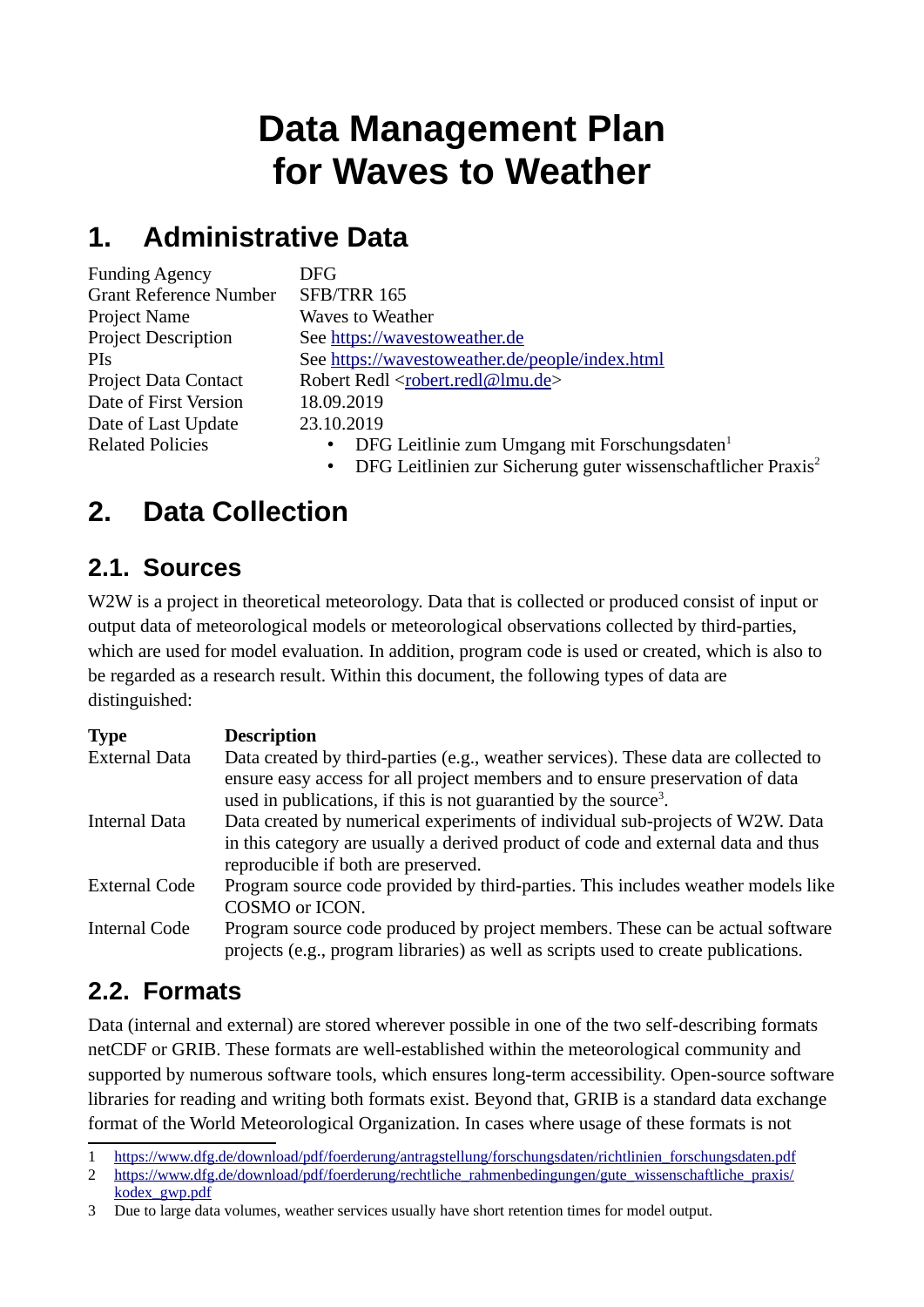possible, e.g., when data are provided in different formats and conversion is not feasible due to the large amount of data, additional metadata along with code to read the data are added.

Code (internal and external) is stored in GIT-Repositories. Text files should be stored in UTF8 encoding to ensure portability between computer platforms.

### **2.3. Structure**

In contrast to the climate community, where a high level of prescribed structure is common, we here only recommend a basic directory structure and leave room for adaption for the large variety of different projects planned within W2W. Our basic structure follows the standard of the Climate and Environment Retrieval and Archive, version 2 (CERA2) of the German Climate Computing Center (Deutsches Klimarechenzentrum, DKRZ) Long-Term Archive<sup>4</sup>. The following components are recommended for internal data:

/Project/Experiment/[Dataset-Group]/Dataset/[Additional-Info]

| <b>Component</b> | <b>Description</b>                                                                |
|------------------|-----------------------------------------------------------------------------------|
| Project          | Name of the sub-project responsible for the data (e.g., "A1"). For collaborations |
|                  | this may include multiple projects (e.g., " $A1+A7$ "). This top-level folder is  |
|                  | created be Z2 and permissions are granted for project members.                    |
| Experiment       | Name of a numerical experiment within a project (e.g., "nature-run"). An          |
|                  | experiment may also be a work-package of a sub-project.                           |
| Dataset-Group    | An optional level of organization. Datasets that belong together within one       |
|                  | experiment may be grouped in a folder. This might be used to group all "input"    |
|                  | and all "output" Datasets together.                                               |
| <b>Dataset</b>   | A folder containing the actual data files. A folder with source code is also      |
|                  | considered to be a dataset.                                                       |
| Additional-Info  | An optional folder with documents, scripts, or plots which add to the             |
|                  | understanding of the data.                                                        |
|                  |                                                                                   |

External data are kept within the same folder structure, but with a modified meaning of the first components:

#### **Component Description**

Project Type of the collected data: "forecast", "observation", ... Experiment Name of the Dataset, e.g., "ERA5", "IFS-oper", ...

#### **2.4. Data Live-Cycle**

A central element of the practical data management is the software iRODS<sup>5</sup>. It provides the possibility to attach metadata to datasets, makes datasets searchable by metadata (e.g., key-words), provides a simplified interface to local tape archives, and enables data-exchange between the participating sites. To work with data, project scientists are provided with a per-project working directory, which can be organized as outlined above. Data within this working directory are not considered final and is used for ongoing analysis and modifications. Once a dataset or experiment is finalized (i.e., it is ready for publication or internal sharing), it is archived along with metadata. A typical workflow for a model experiment may contain the following steps:

<sup>4</sup> https://cera-www.dkrz.de/docs/CERA2MetadataSubmissionGuide.pdf

<sup>5</sup> https://irods.org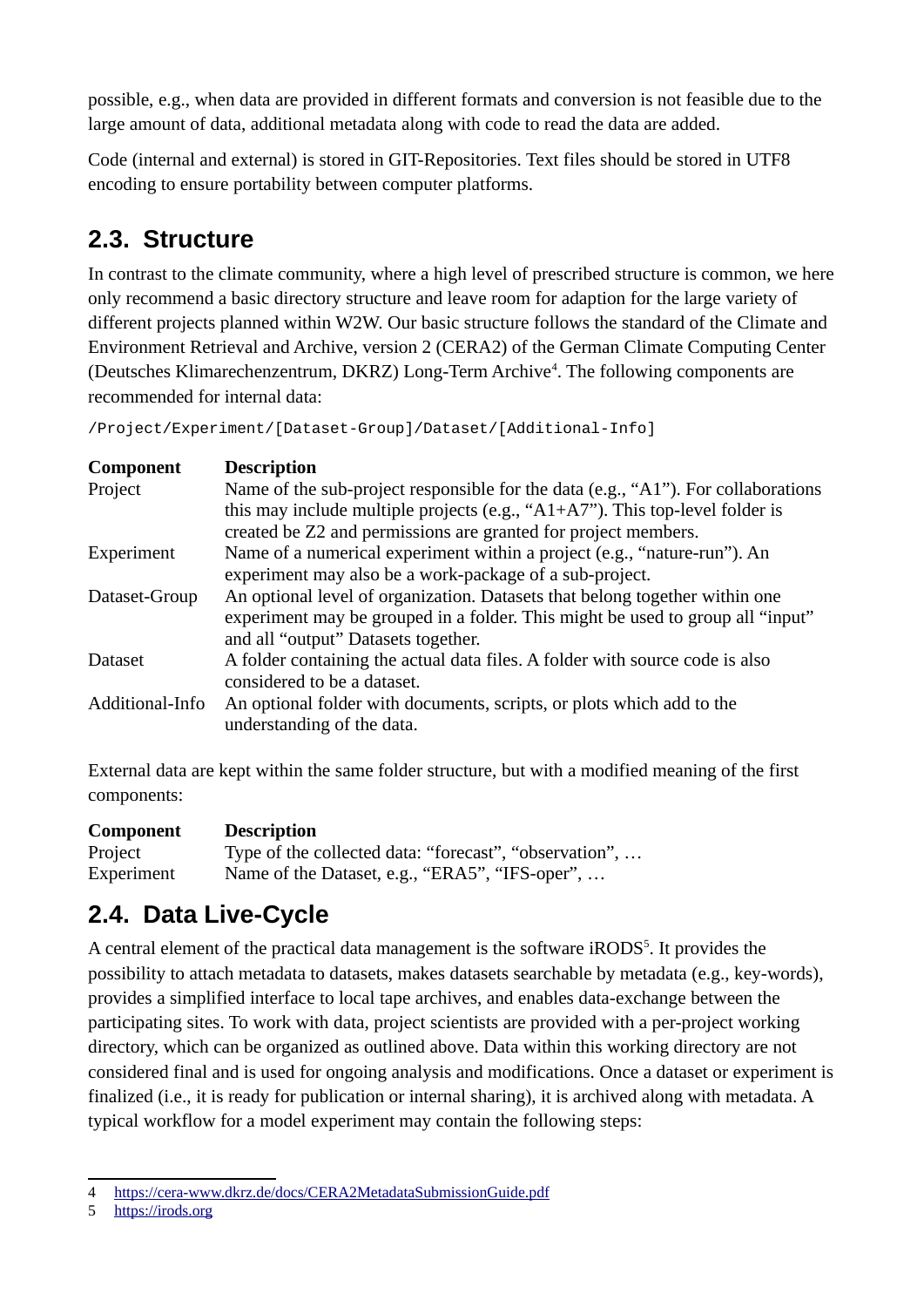- 1. Collection of required input and evaluation data. The iRODS client may be used to find the data in our archive. Datasets from the archive may only be linked into the working directory and not copied (unless they are only available on tape).
- 2. Quality control of retrieved data.
- 3. Perform the actual numerical experiment. This will create one or more new datasets within the working directory (e.g., model output, plots, etc.)
- 4. Create appropriate metadata and documentation. A third person should be able to understand how the experiment can be repeated. The usage of combined code and documentation (e.g., in format of Jupyter Notebooks<sup>6</sup> or similar technologies) is encouraged but no strict requirement.
- 5. Archive the data using iRODS. This is usually done together with a publication of the scientific results. iRODS will transfer the data to the tape archive of the local computing center.
- 6. If feasible, publish the data and related code following the FAIR principles (Findable, Accessible, Interoperable, Reproducible). DFG guidelines for good scientific practice are applied (guideline 13, see related policies).
- 7. Delete data from the working directory when it is not needed for subsequent experiments or other projects.

#### **2.5. Version Control**

Without having multiple versions of datasets, the total amount of data is estimated to be about 3 PB. Therefore, versioning of data is considered not to be feasible. Source code (internal and external) is version controlled using GIT. Scripts and settings (e.g., namelist files), which are required to repeat experiments, are considered as source code datasets and are versioned accordingly using GIT. Repositories are managed on our Gitlab instance<sup>7</sup>, which is hosted by the administration group of the Faculty of Physics at LMU.

### **3. Documentation and Metadata**

#### **3.1. Mandatory Information**

The most important metadata are collected within the actual data files using a self-describing format. In addition to that, the CERA2 standard is used for the definition of mandatory information. These metadata are required when datasets are stored within the iRODS archive:

| <b>Attribute</b>  | <b>Description</b>                                                               |
|-------------------|----------------------------------------------------------------------------------|
| <b>Entry Name</b> | A name that ensures unique identification. The combination of Project +          |
|                   | Experiment + Dataset-Group must be unique, individual parts may not be unique.   |
| Summary           | Short Summary, external links or references are allowed.                         |
| Keywords          | A list of keywords that helps others to find the dataset. One of those should be |
|                   | "Waves to Weather (SFB/TRR 165)".                                                |
| <b>Authors</b>    | The main researchers involved in producing the data, or the authors of a data    |

<sup>6</sup> https://jupyter.org

<sup>7</sup> https://gitlab.physik.uni-muenchen.de, alias https://gitlab.wavestoweather.de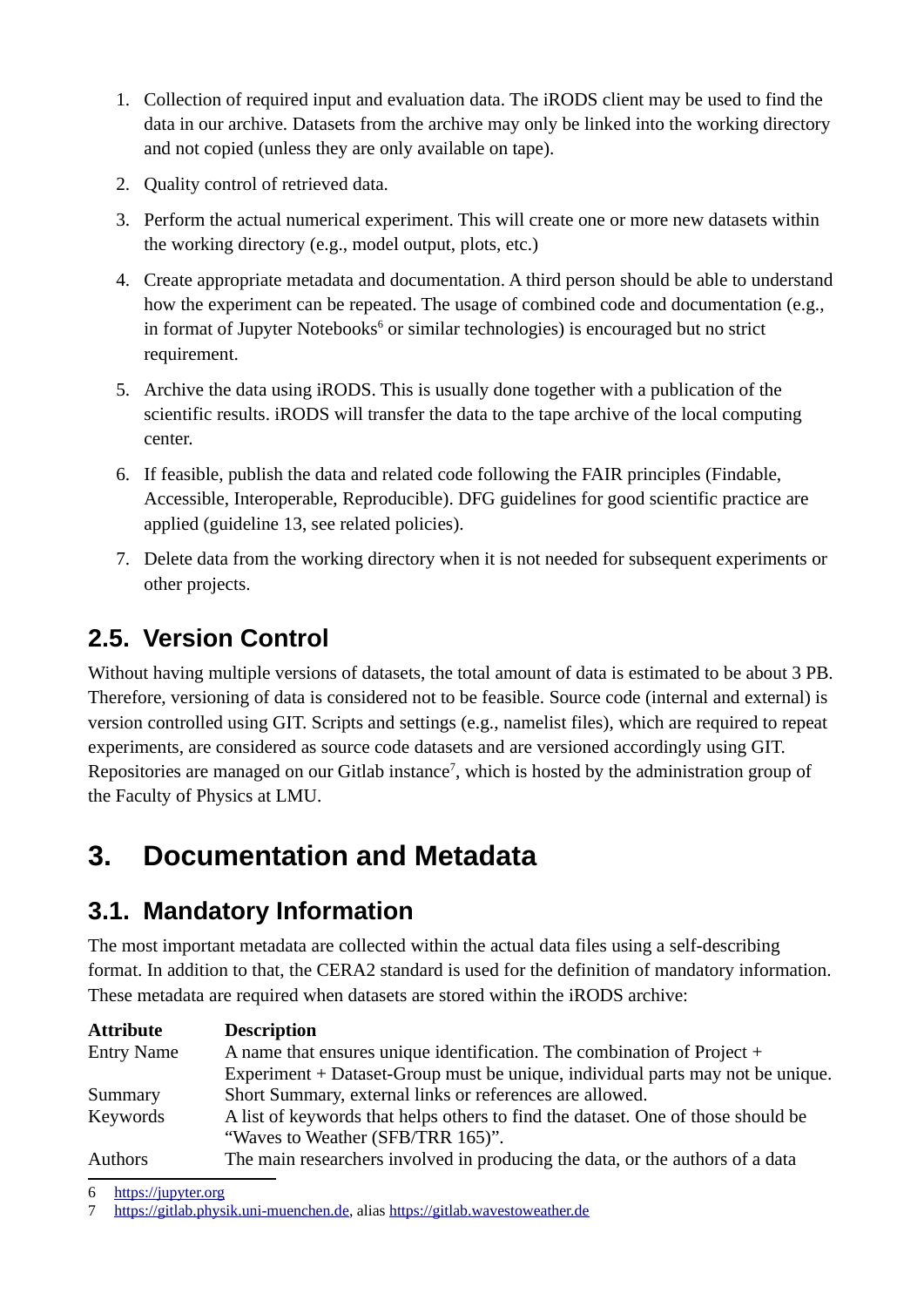| <b>Attribute</b> | <b>Description</b>                                                                               |
|------------------|--------------------------------------------------------------------------------------------------|
|                  | publication.                                                                                     |
| Investigator     | Responsible contact person for the data in question.                                             |
| Metadata         | Person responsible for the metadata if different from the investigator.                          |
|                  | Data Description The data format as well as additional information about the data if none of the |
|                  | formats netCDF or GRIB are used.                                                                 |
| License          | Mandatory for external data. Includes information of whether a dataset may be                    |
|                  | (re-) shared or made available to the public.                                                    |

CERA2 defines additional blocks of information, that are not directly applicable to purely theoretical experiments. Optional Information include temporal and spatial coverage as well as the quality control procedure. The attributes listed above are collected in form of iRODS attributes and stored within the iRODS catalog. In this way, data becomes easily searchable.

### **3.2. Documentation**

Human readable files with documentation (e.g., read-me files in markdown format $\mathrm{^8}$ ) are recommended on the levels Experiment, Dataset-Group, and Dataset. The collected information should be sufficient to repeat an experiment and to make it comprehensible how scientific results where obtained as outlined in DFG guidelines for good scientific practice (guideline 12, see related policies).

# **4. Ethics and Legal Compliance**

#### **4.1. Ethics**

No person-related data are collected. Thus, no ethical issues are expected.

#### **4.2. Legal Compliance**

Not all data are owned by the project or project members. To ensure intellectual property rights, the following rules are applied depending on the type of data:

| <b>Type</b>   | <b>Regulation</b>                                                                 |
|---------------|-----------------------------------------------------------------------------------|
| External data | Data provided by third-parties remain in possession of third-parties and may only |
|               | be published with their permission. Whether this permission is given is stored as |
|               | a mandatory attribute of each external dataset.                                   |
| Internal data | These data are freely reusable within the consortium. For publication a license   |
|               | has to be added. Internal data may not be shared outside of W2W if it is derived  |
|               | from an external dataset where publication of derived results is not permitted by |
|               | the data provider.                                                                |
| External code | External source code may only be used in agreement with existing license          |
|               | agreements. Sharing or publication of external source code is only allowed in     |
|               | cases where the license explicitly permits it.                                    |
| Internal code | Source code produced by members of W2W is intended for publication along          |
|               | with papers using or describing the code. See also 7.3.                           |

<sup>8</sup> https://www.markdownguide.org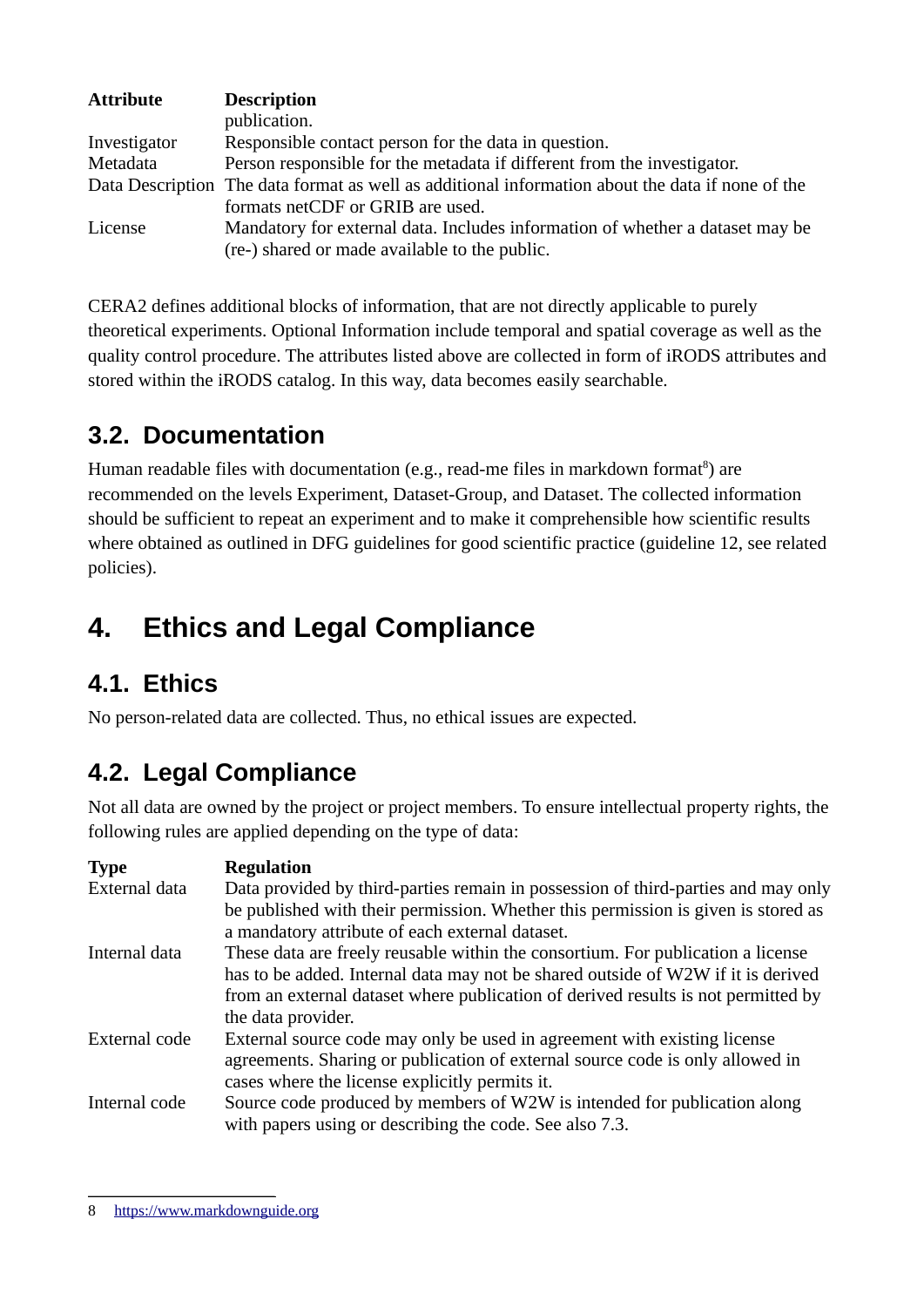## **5. Storage and Backup**

#### **5.1. Provision**

The requirements for disk space within the project significantly exceed the basic capacities ("Grundausstattung") of the participating institutes. Funding for additional storage has been applied for based on approximation of requirements, which has been carried out individually for each subproject

The storage will be provided in collaboration with regional computing centers and administration groups at the individual sites involved in the project. Tape archives of computing centers are used for regular and automatic backups. Z2 staff at each site is responsible to ensure that at least a weekly backup of all data is created and that access to this backup is possible.

### **5.2. Access Control and Security**

No confidential personal data are collected. Despite this, the following risks exist in the handling of data: (a) Loss of data and scientific results due to hardware failure or accidentally deletion; (b) violation of license agreements by publication of external data or source code.

Hardware failures are accounted for by usage of redundant components and regular backups; this is ensured by the local computing centers and administration groups. Accidental deletion shall be avoided by appropriate access permission. We try to be as open as possible by allowing all project members to read all data, but we only grant write permissions to the people actually responsible for the data. Technically, this is implemented by means of unix or iRODS permissions set for archived datasets. Once a dataset reached its final state (e.g., after it has been used in a publication), it becomes a read-only resource in our iRODS system to prevent further changes.

Secure access for remote collaborators is provided by SSH-based methods as well as by exchange of datasets using iRODS. The later is achieved by connecting local iRODS instances to a so-called federation.

# **6. Selection and Preservation**

### **6.1. Selection of Data**

The goal for data management is to become able to reproduce experiments. However, we do not strive for bit-wise reproducibility but for a repeatability of experiments. The former is almost impossible to achieve as factors such as available computers and compilers, especially in the future, are out of our control. A model experiment becomes repeatable when the following conditions are met: (a) source code of the model is preserved along with the code of tools used for pre- and postprocessing; (b) input data is preserved; and (c) all settings relevant for the model run (e.g., namelists) are preserved.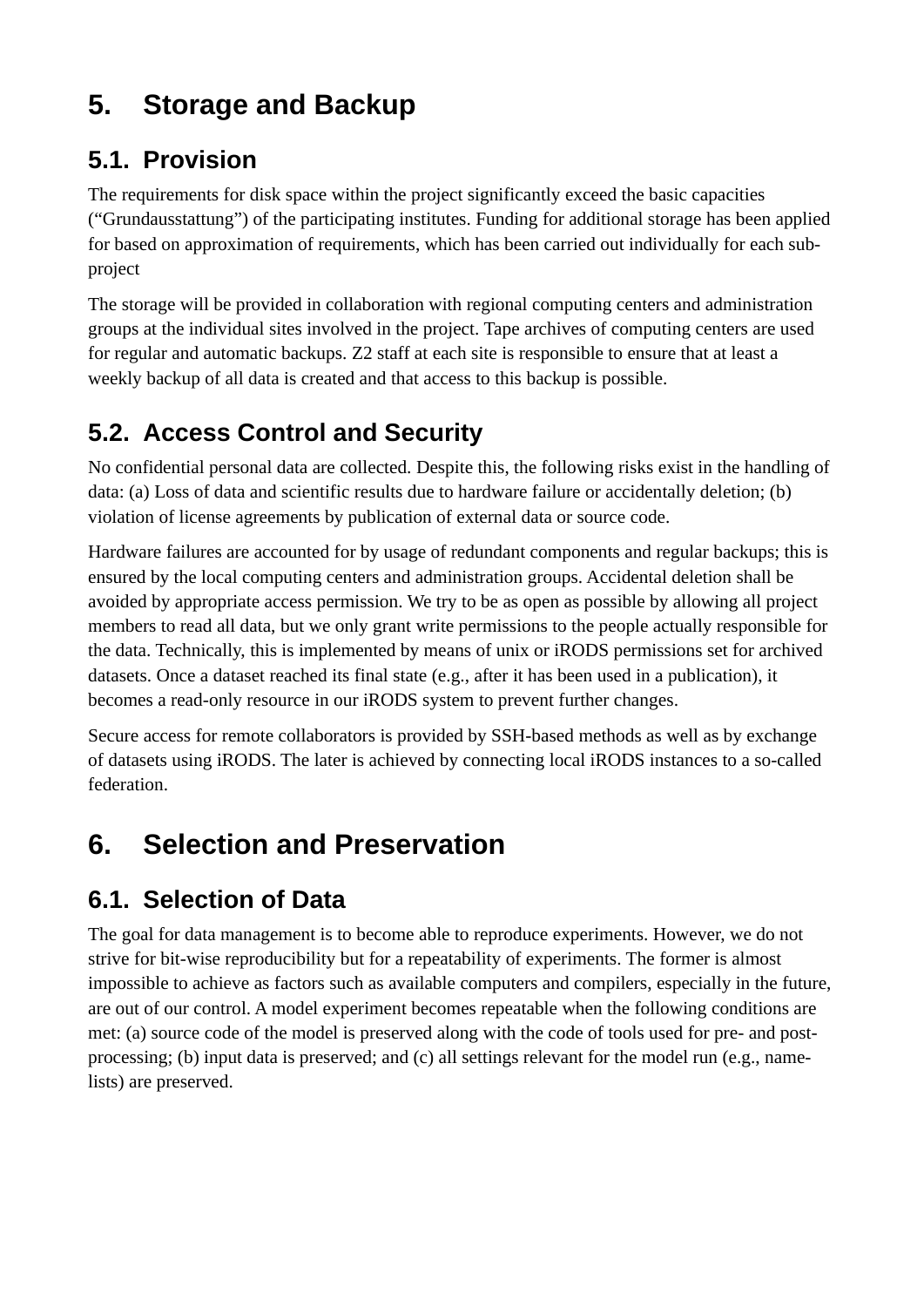### **6.2. Method for Preservation**

The data will be retained for ten years after the end of the project in agreement with DFG regulations. This is ensured by utilization of the tape archives available at the local computing centers; the costs are covered by participating Universities.

Beyond that, data used in publications will be made available to the public wherever the licenses allow this and the data are required to repeat the experiments. In contrast to the climate community, publication of model results from weather experiments is rather unusual and so far no suitable archive for multi-terabyte datasets is available. W2W will accompany the development of such an archive at the partner institution ZDV, JGU. In addition to that, services provided by local libraries at  $KIT^9$  and  $LMU^{10}$  will be used.

## **7. Data Sharing**

### **7.1. Potential Targets for Sharing**

Data created and collected within the project is of interest for (a) readers of W2W publications, (b) members of W2W for collaboration, and (c) for future members of W2W in a possible third phase.

### **7.2. Search Methods**

Readers of publications will find data by means of persistent identifiers (e.g.,  $DOIs<sup>11</sup>$ ). Members of the project can use the iRODS data management system to search for metadata. DOIs or other persistent identifiers are not used for internal data and code, unless it has been published. Inside of the project, local instances of the iRODS system are connected to each other and make it possible to replicate data at all sites and to search for data located at other sites.

### **7.3. Restrictions**

Within the consortium, data are freely shared without any restrictions. For sharing with externals, the following restrictions apply:

| Data Type            | <b>Restrictions</b>                                                                 |
|----------------------|-------------------------------------------------------------------------------------|
| <b>External Data</b> | In general, external data are provided by third-parties and shared by them. We do   |
|                      | not re-share their data, unless we have explicit permission to do so and the third- |
|                      | party is not sharing the data (e.g., because it has not been archived).             |
| <b>Internal Data</b> | Data created within W2W are shared for scientific purposes to make experiments      |
|                      | repeatable. This is done when license agreements for (input) data and code permit   |
|                      | it. Unless otherwise required, we recommend data publications under one of the      |
|                      | creative common licenses <sup>12</sup> .                                            |
| <b>External Code</b> | Like data, code is shared by the third-parties who own it. For closed-source code   |
|                      | like ICON or COSMO, this usually involves signing a license agreement with the      |
|                      | code owner. External code is not re-shared, unless it is open source and the        |
|                      | license permits it.                                                                 |
| <b>Internal Code</b> | Program libraries or other software projects created within W2W are made            |

<sup>9</sup> KIT open: https://www.bibliothek.kit.edu/cms/kitopen.php

<sup>10</sup> Open Data LMU: https://data.ub.uni-muenchen.de

<sup>11</sup> https://www.doi.org

<sup>12</sup> https://creativecommons.org/licenses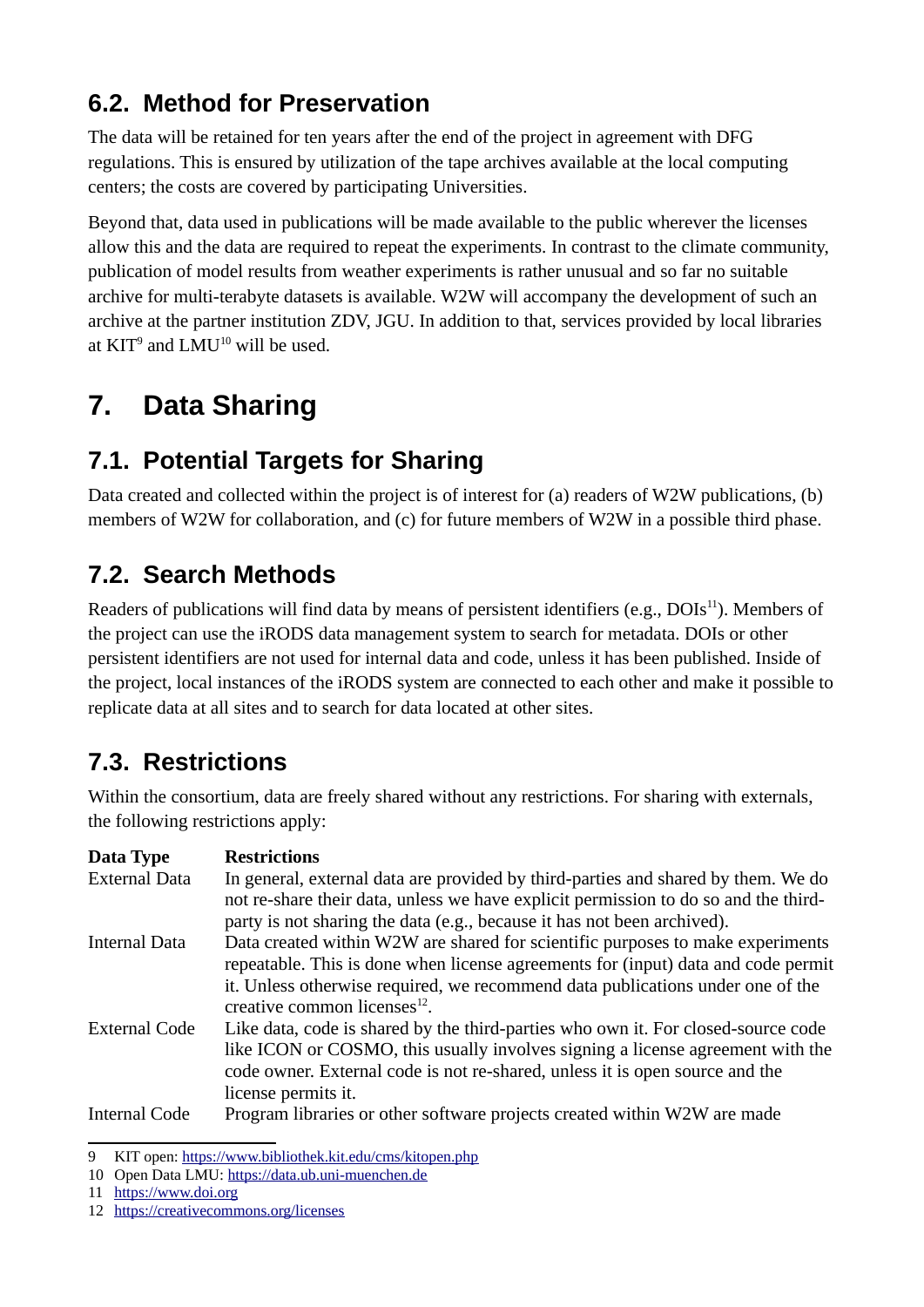#### **Data Type Restrictions**

available to the public as GIT repository by using code sharing platforms like github.com and gitlab.com. To gain maximal visibility, repositories are organized in a group called "wavestoweather". In addition, persistent identifiers (e.g., DOIs) are obtained from open access code publishing services like Zenodo<sup>13</sup>. Usage of an open-source-license that ensures reproduction of the copyright noticed is recommended (e.g.,  $MIT^{14}$ ). Code that is not published for its own sake, but in support of a publication (e.g., scripts for plots or Jupyter Notebooks), can be published without a repository only on a platform like Zenodo or as supplementary material at the journal. Scientists are encouraged to do so, but without a strict requirement.

As outlined above, restrictions are required wherever license agreements for data produced by external partners are in place. During the process of collecting data from third-parties, we will already ask for permission to share derived results to minimize restrictions.

In general external data and code are not exclusively available to W2W. For internally create data and code exclusive access is only required before the publication of scientific results. For all publications regardless of the form, a clear attribution to the project should be possible.

### **8. Responsibilities and Resources**

#### **8.1. Assignment of Responsibilities**

The data management plan is created by the Z2 project and reviewed by the steering group. Revised versions are created in the same way. Responsibility for the technical implementation lies with the Z2 members at the participating sites: Robert Redl (LMU), Jörg Steinkamp (JGU), and Christian Barthlott (KIT). They act as interface between the project and the local computing centers and administration groups. Responsibilities for individual activities:

#### **Activity Responsibility**

Data Collection

| • External |  |  |  |  | In general, data is centrally collected by Z2 staff. Data collected by project |  |  |
|------------|--|--|--|--|--------------------------------------------------------------------------------|--|--|
| Data       |  |  |  |  | members is included and checked by Z2 staff before sharing within the project. |  |  |
|            |  |  |  |  |                                                                                |  |  |

- Internal Data Data will be collected by project scientists. Where necessary, with support of Z2 staff. Project scientists are responsible for metadata and documentation.
- External Code Will be centrally collected by Z2 staff (e.g., ICON and COSMO), but also by project scientists.
- Internal Code Will be collected by project scientists. Where necessary, with support of Z2 staff.

Metadata

- Production The same responsibility as for the data itself.
- Control  $\qquad$  Ouality control (e.g., completeness) is done by Z2 staff. A technical solution, which automatically checks availability of mandatory information, should be implemented.

#### Data Quality The same responsibility as for the data itself. For external data we rely on quality-control mechanisms of our third-party partners.

Storage and R.R., J.S., and C.B. coordinate the provision of the actual disk space. They also

<sup>13</sup> https://zenodo.org

<sup>14</sup> https://opensource.org/licenses/MIT